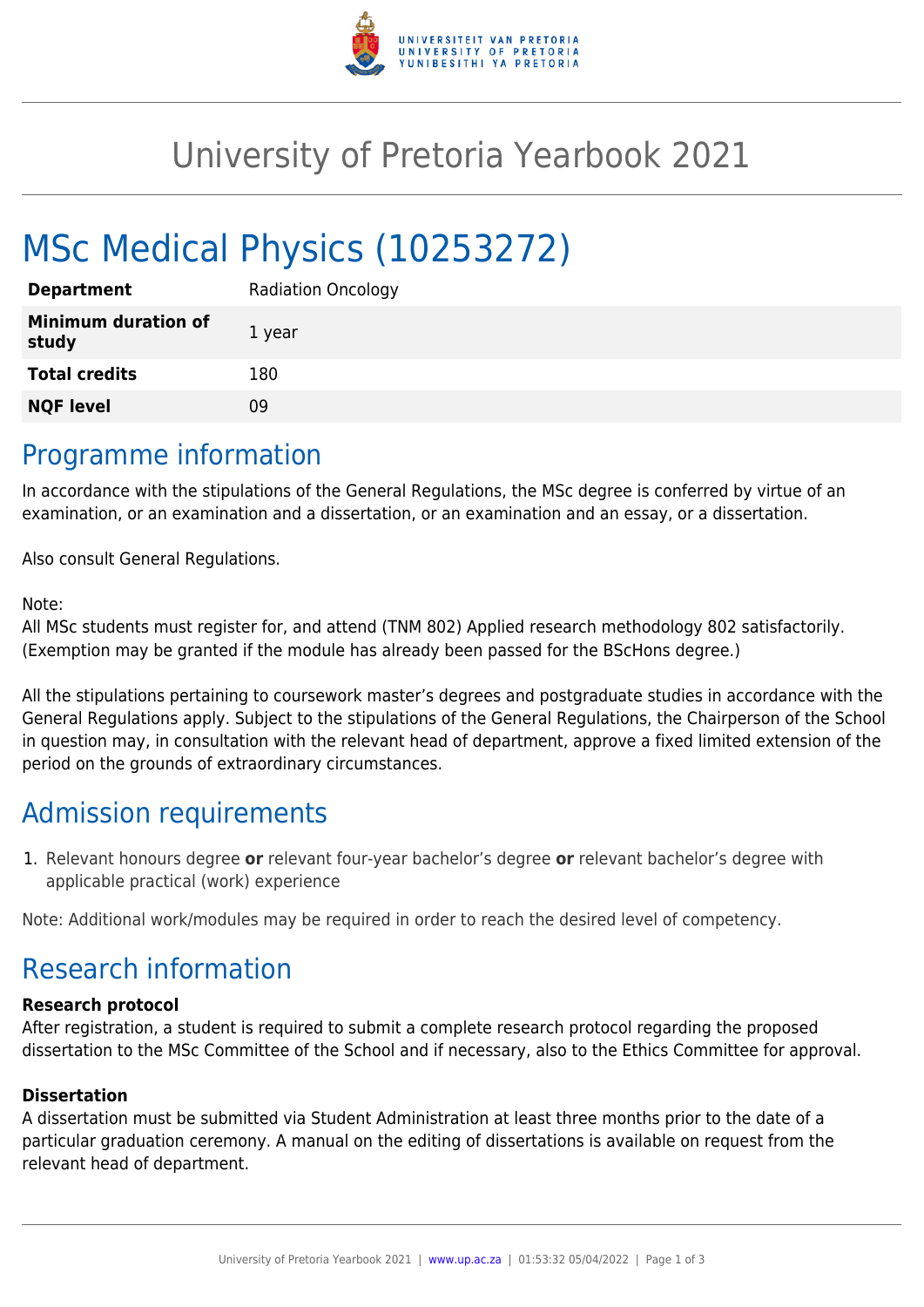

## Pass with distinction

The degree is conferred with distinction on a student who has obtained an average of at least 75% in the examination, or in the examination and the dissertation, or in the examination and the essay, or in the dissertation.